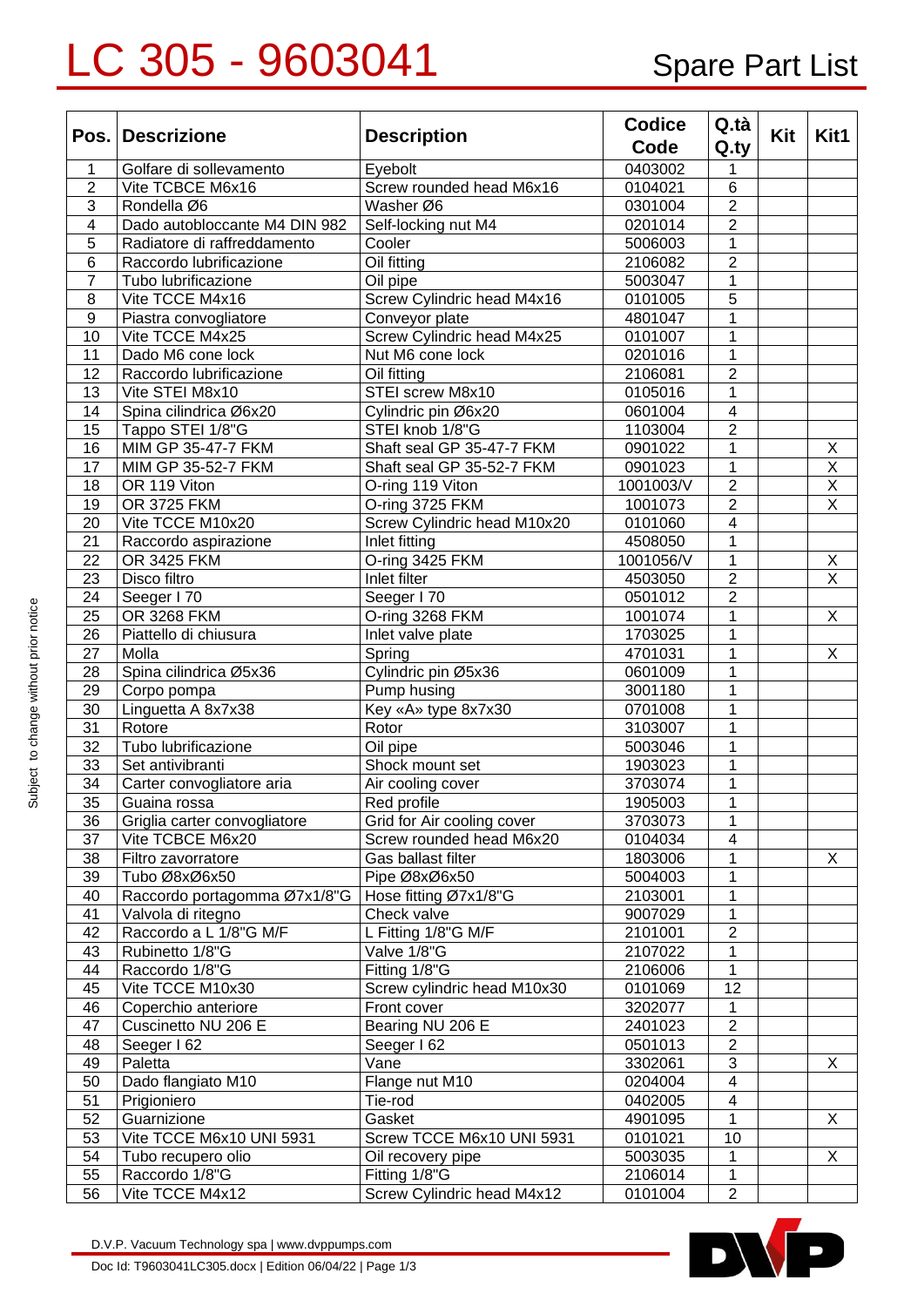## LC 305 - 9603041 Spare Part List

| Pos. | <b>Descrizione</b>             | <b>Description</b>           | <b>Codice</b><br>Code | Q.tà<br>Q.ty   | Kit                     | Kit1                    |
|------|--------------------------------|------------------------------|-----------------------|----------------|-------------------------|-------------------------|
| 57   | Valvola recupero olio          | Oil recovery valve           | 9007034 *             | 1              |                         |                         |
| 58   | Prigioniero                    | Tie-rod                      | 0402007               | $\overline{2}$ |                         |                         |
| 59   | Dado M6                        | Nut M6                       | 0204005               | $\overline{2}$ |                         |                         |
| 60   | Vite TCCE M6x20                | Screw cylindric head M6x20   | 0101023               | 16             |                         |                         |
| 61   | Coperchio serbatoio            | Oil tank cover               | 5202102               | 1              |                         |                         |
| 62   | Guarnizione                    | Gasket                       | 4901099               | 1              | X                       | X                       |
| 63   | Rondella SCHNORR Ø4            | SCHNORR Washer Ø4            | 0303008               | 1              |                         |                         |
| 64   | Staffa premifiltro             | Exhaust filter stand support | 4801073               | 1              |                         |                         |
| 65   | Supporto premifiltro           | Exhaust filter stand pin     | 4801068               | $\mathbf 1$    |                         |                         |
| 66   | Molla                          | Spring                       | 4701045               | $\mathbf 1$    |                         | X                       |
| 67   | Pistoncino premi filtro        | Exhasut filter pin           | 4803029               | $\mathbf 1$    |                         |                         |
| 68   | Cartuccia disoleatore          | <b>Exhaust filter</b>        | 1801102               | $\mathbf{1}$   | X                       | X                       |
| 69   | Tappo 1/2"G + OR FKM           | Knob 1/2"G + O-ring FKM      | 1110010               | $\overline{2}$ |                         |                         |
| 70   | Spia livello olio 1"G          | Oil sight glass 1"G          | 1105004               | $\overline{1}$ |                         | X                       |
| 71   | Coperchio serbatoio            | Oil tank cover               | 5202061               | 1              |                         |                         |
| 72   | Guarnizione                    | Gasket                       | 4901078               | 1              |                         | X                       |
| 73   | Serbatoio olio                 | Oil tank                     | 5202128               | 1              |                         |                         |
| 74   | Antivibrante                   | Shock mount                  | 1503014               | $\overline{3}$ |                         |                         |
| 75   | Rondella Ø10                   | Washer Ø10                   | 0301006               | $\overline{2}$ |                         |                         |
| 76   | Dado M10                       | Nut M10                      | 0201008               | $\overline{3}$ |                         |                         |
| 77   | Vite speciale forata           | Special screw                | 4101017               | $\mathbf{1}$   |                         |                         |
| 78   | Filtro olio con by-pass        | Oil filter with bypass valve | 1809003               | 1              | $\overline{\mathsf{x}}$ | X                       |
| 79   | Coperchio                      | Cover                        | 3505009               | 1              |                         |                         |
| 80   | <b>OR 2200 FKM</b>             | O-ring 2200 FKM              | 1001053/V             | 1              |                         | X                       |
| 81   | Tappo 1/4"G + OR FKM           | Knob 1/4"G + O-ring FKM      | 1110008               | 1              |                         |                         |
| 82   | Coperchio serbatoio            | Oil tank cover               | 5202129               | 1              |                         |                         |
| 83   | Guarnizione                    | Gasket                       | 4901098               | 1              |                         | Χ                       |
| 84   | <b>OR 132 FKM</b>              | O-ring 132 FKM               | 1001075               | 1              |                         | $\overline{\mathsf{x}}$ |
| 85   | Supporto valvola recupero olio | Oil recovery valve support   | 4801019               | $\mathbf{1}$   |                         |                         |
| 86   | Contrasto otturatore           | Valve rest                   | 4604065               | $\overline{2}$ |                         |                         |
| 87   | Otturatore lamellare           | Check valve                  | 4604063               | $\overline{2}$ |                         | X                       |
| 88   | Anello Ø30xØ35x26              | Ring Ø30xØ35x26              | 4810003               | $\mathbf{1}$   |                         |                         |
| 89   | Coperchio posteriore           | Rear cover                   | 3202078               | 1              |                         |                         |
| 90   | Semigiunto                     | Coupling                     | 3801020               | 1              |                         |                         |
| 91   | Rondella speciale              | Special washer               | 4001020               | $\mathbf 1$    |                         |                         |
| 92   | Rondella SCHNORR Ø8            | SCHNORR Washer Ø8            | 0303004               | 1              |                         |                         |
| 93   | Vite TCCE M8x25                | Screw cylindric head M8x25   | 0101036               | 1              |                         |                         |
| 94   | Campana motore                 | Motor flange                 | 4302029               | 1              |                         |                         |
| 95   | Elemento elastico              | Coupling rubber              | 1901011               | 1              |                         | X                       |
| 96   | Gruppo ventola                 | Fan group                    | 3610004               | 1              |                         |                         |
| 97   | Motore elettrico               | Electric motor               | 2309005 **            | 1              |                         |                         |
| 98   | Rondella Ø12                   | Washer Ø12                   | 0301007               | 4              |                         |                         |
| 99   | Vite TE M12x40                 | Screw hexagonal head M12x40  | 0102041               | 4              |                         |                         |
| 100  | Nipples M/F 1/8"G              | Nipples M/F 1/8"G            | 2202007               | 1              |                         |                         |
| 101  | Disco filtro Ø104xØ5.2         | Filter disc Ø104xØ5.2        | 4503029               | 1              |                         | $\underline{X}$         |
| 102  | <b>OR 106 FKM</b>              | O-Ring 106 FKM               | 1001113               | 1              |                         | X                       |

(\*) Per versioni PFPE utilizzare For PFPE versions use oil valvola recuper olio cod. 9007035. recovery valve DVP cod. 9007035.

(\*\*) In base alla tensione di funzionamento Depending on the operating voltage potrebbe subire delle variazioni.

del motore elettrico il codice tecnico of the electric motor the technical code may change.